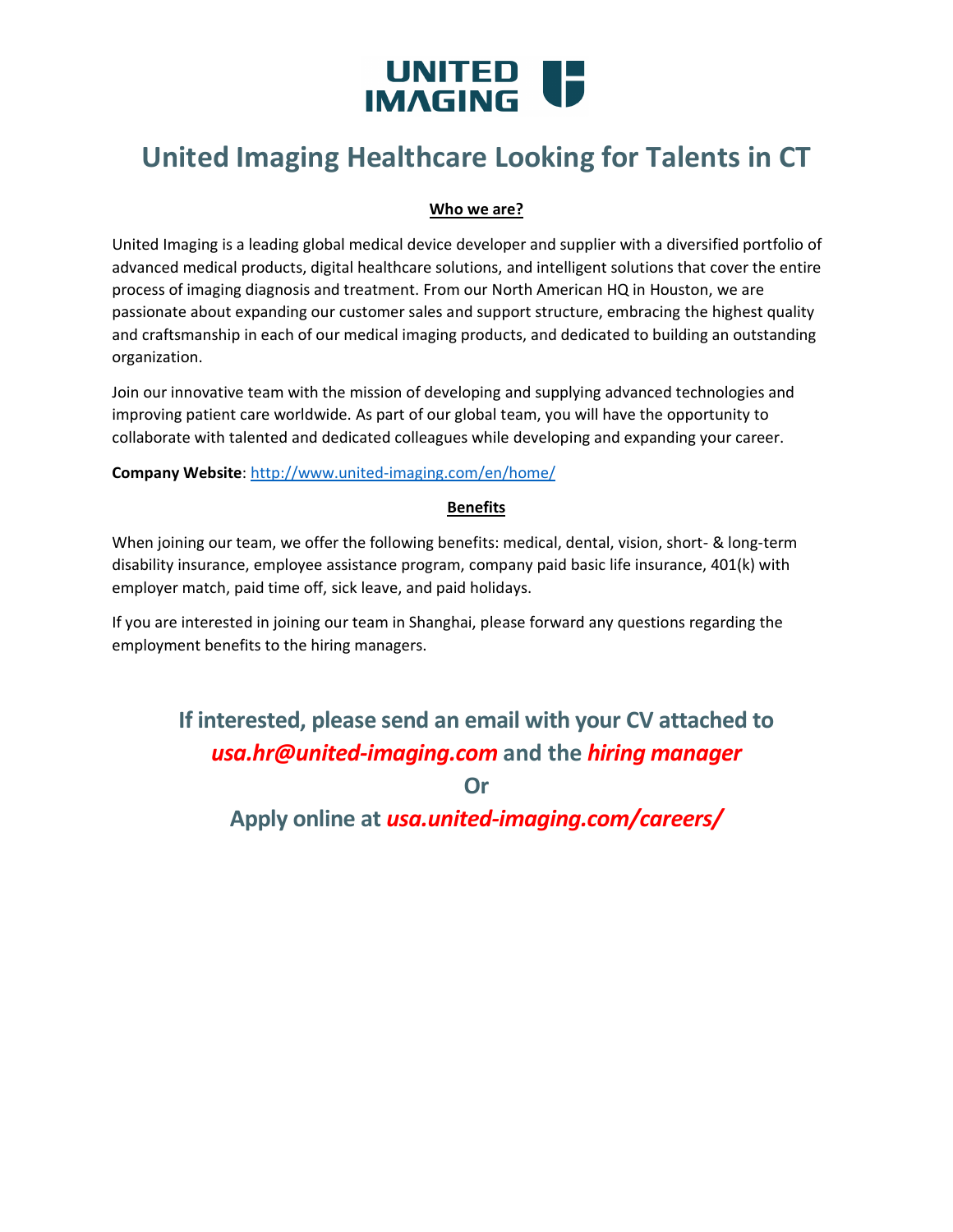

## **CT Research & Development Scientist**

Location: Houston, Texas | Classification: Full-Time

#### **Duties & Responsibilities**

As a **CT Research & Development Scientist**, major responsibilities will include, but are not limited to:

- Managing scientific collaborations at luminary institutions and driving collaborative projects leading to publications, external grant applications, and/or patent applications.
- Identifying, building, and supporting strong collaborative relationships with key thought leaders in the region.
- Maintaining clinical and technical expertise Collaborating both with internal development teams and research partners for development and comprehensive evaluation and testing of prototypes and new products.
- Keeping customers & collaboration partners informed and up to date about United Imaging's technologies.
- Drafting, negotiating, and managing research contracts with support from legal and regulatory compliance.
- Tracking milestones and deliverables of research projects.
- Maintaining accurate budget assessments and contributing to internal strategic budget planning.
- Effectively communicating with United Imaging's internal colleagues and leadership.

#### **Minimum Requirements**

#### **Education**

• PhD in Medical Physics, Biomedical Engineering, Computer Science, Electrical Engineering, Data Science, or related fields.

#### **Experience**

- 2 5 years of experience (industry or post-doctoral fellow) with a proven track record of scientific publications.
- Background of medical imaging, artificial intelligence and/or clinical experience is preferred.

#### **Required Skills or/ Attributes**

- Excellent communication & presentation skills.
- Strong communication and collaboration skills with a can-do attitude.
- Experience working in a clinical and interdisciplinary environment.
- Takes initiative and leads projects in a multi-disciplinary global team.
- Desire to learn, ask questions and be resourceful to identify innovative applications and creative solutions to complex problems.
- Willing and able to travel up to 25%, including short term international trips.

If interested, please contact the Hiring Manager **Jian Xu** for more information:

jian.xu01@united-imaging.com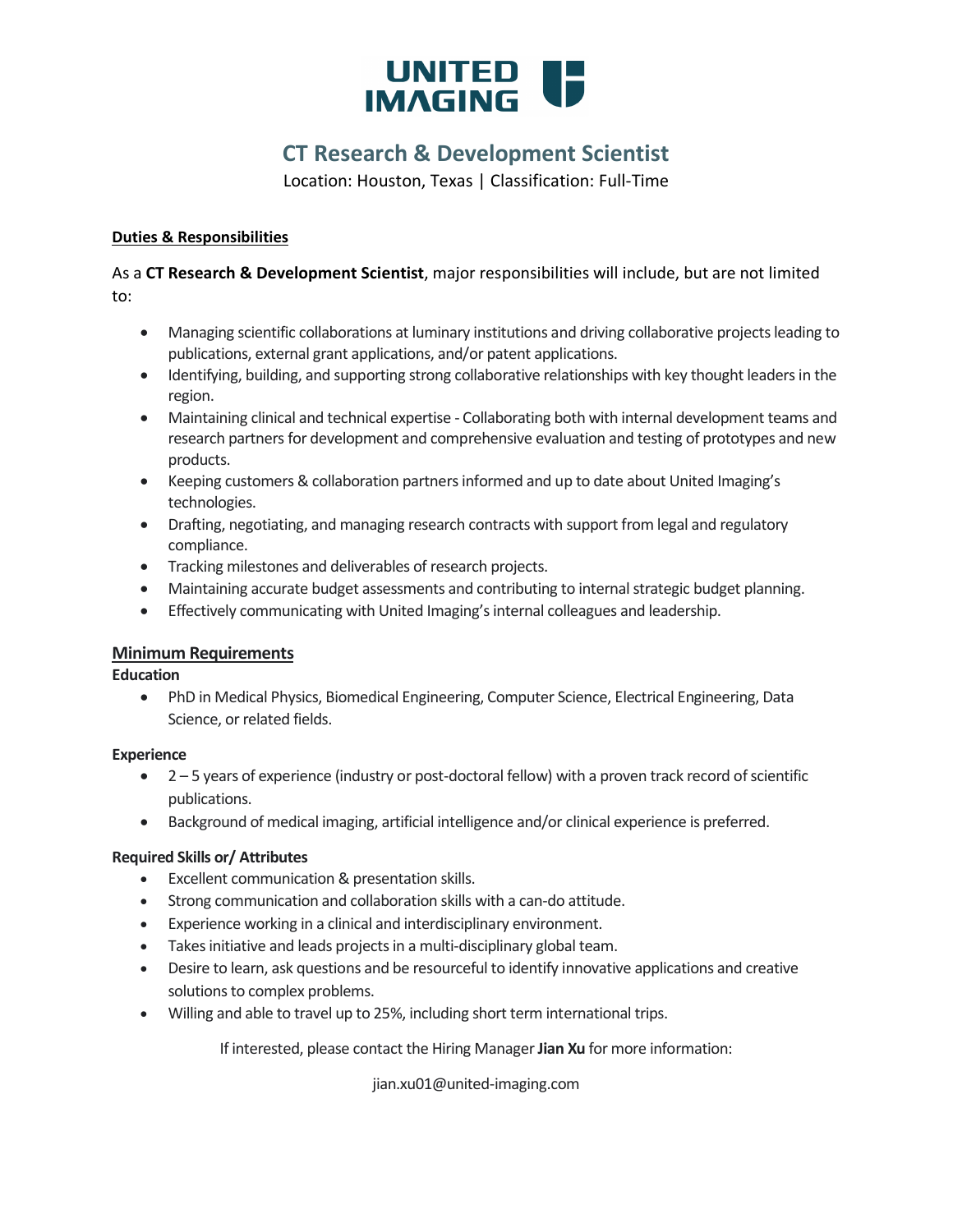## UNITED **IF**

## **CT Research Collaboration Scientist**

Location: Remote | Classification: Full-Time

#### **Duties & Responsibilities**

As a **CT Research Collaboration Scientist**, major responsibilities will include, but are not limited to:

- Managing scientific collaborations at luminary institutions and driving collaborative projects leading to publications, external grant applications, and/or patent applications.
- Identifying, building, and supporting strong collaborative relationships with key thought leaders in the region.
- Maintaining clinical and technical expertise Collaborating both with internal development teams and research partners for development and comprehensive evaluation and testing of prototypes and new products.
- Keeping customers & collaboration partners informed and up to date about United Imaging's technologies.
- Drafting, negotiating, and managing research contracts with support from legal, regulatory, and compliance.
- Tracking milestones and deliverables of research projects.
- Maintaining accurate budget assessments and contributing to internal strategic budget planning.
- Effectively communicating with United Imaging's internal colleagues and leadership.

#### **Minimum Requirements**

**Education**

• PhD in Medical Physics, Biomedical Engineering, Electronic Engineering or related fields.

#### **Experience**

• A strong clinical and technical background in the field of CT with a proven track record of scientific publications.

#### **Required Skills or/ Attributes**

- Excellent communication & presentation skills.
- Proven ability in leading research projects and collaborations.
- Willing and able to travel up to 25%, including short term international trips.

If interested, please contact the Hiring Manager **Adam Chandler** for more information:

adam.chandler@united-imaging.com.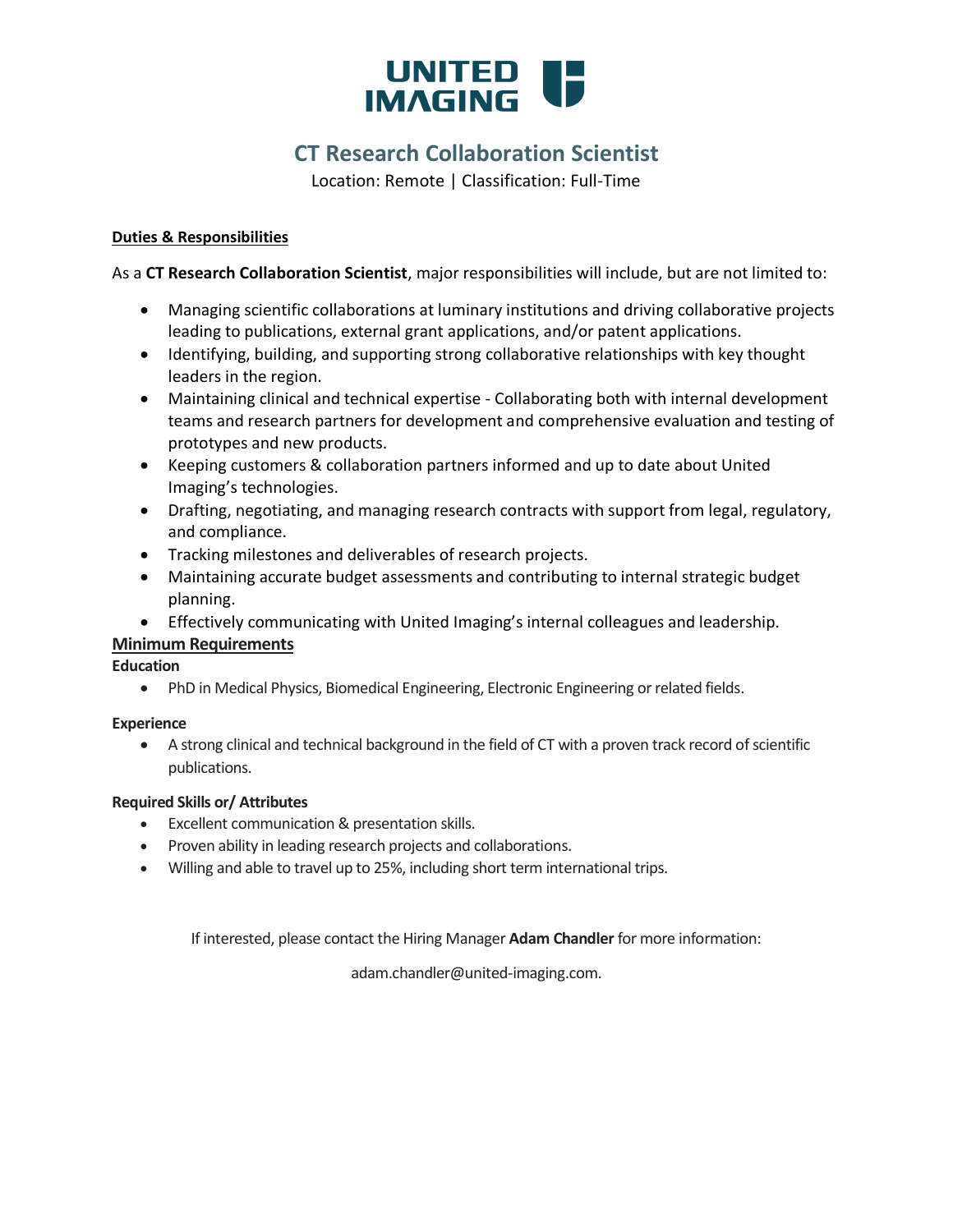

### **CT System Research Scientist**

Location: Shanghai, China | Classification: Full-Time

#### **Duties & Responsibilities**

As a **CT System Research Scientist**, you will be responsible for CT system design, development and integration of at least one medical device system of UIH, including:

- Defining the requirements of the medical equipment system, evaluating the cost and technical feasibility, clarifying the technical value points, and building product competitiveness.
- Optimization of system workflow, keep communication with relevant engineers, such as physics, beam, optics, electrical, electronics, machinery, software, testing, etc., and continuously improve.
- Assembling and debugging of the prototype, as well as the improvement process of the product.
- Tackling key / difficult technical problems of the medical equipment system.

#### **Minimum Requirements**

#### **Education**

• Master, PhD preferred, in Biomedical Engineering, Power Electronics, Automation, Computer Science, Nuclear Engineering, Applied Physics, Mathematics, or related fields.

#### **Experience**

One of the following experiences is preferred:

- Medical system integration and debugging.
- Large-scale experimental platform development.
- Medical software design and integration.
- Electromechanical system design and integration.
- Electronic and electrical system design and integration.
- Artificial intelligence.
- Optical system design.

#### **Required Skills or/ Attributes**

- Excellent communication & presentation skills
- Proven ability in leading research projects and collaborations.
- Professional proficiency in written and spoken English.
- Willing and able to travel up to 25%, including short term international trips.

If interested, please contact the Hiring Manager **Guotao Quan** for more information:

guotao.quan@united-imaging.com.